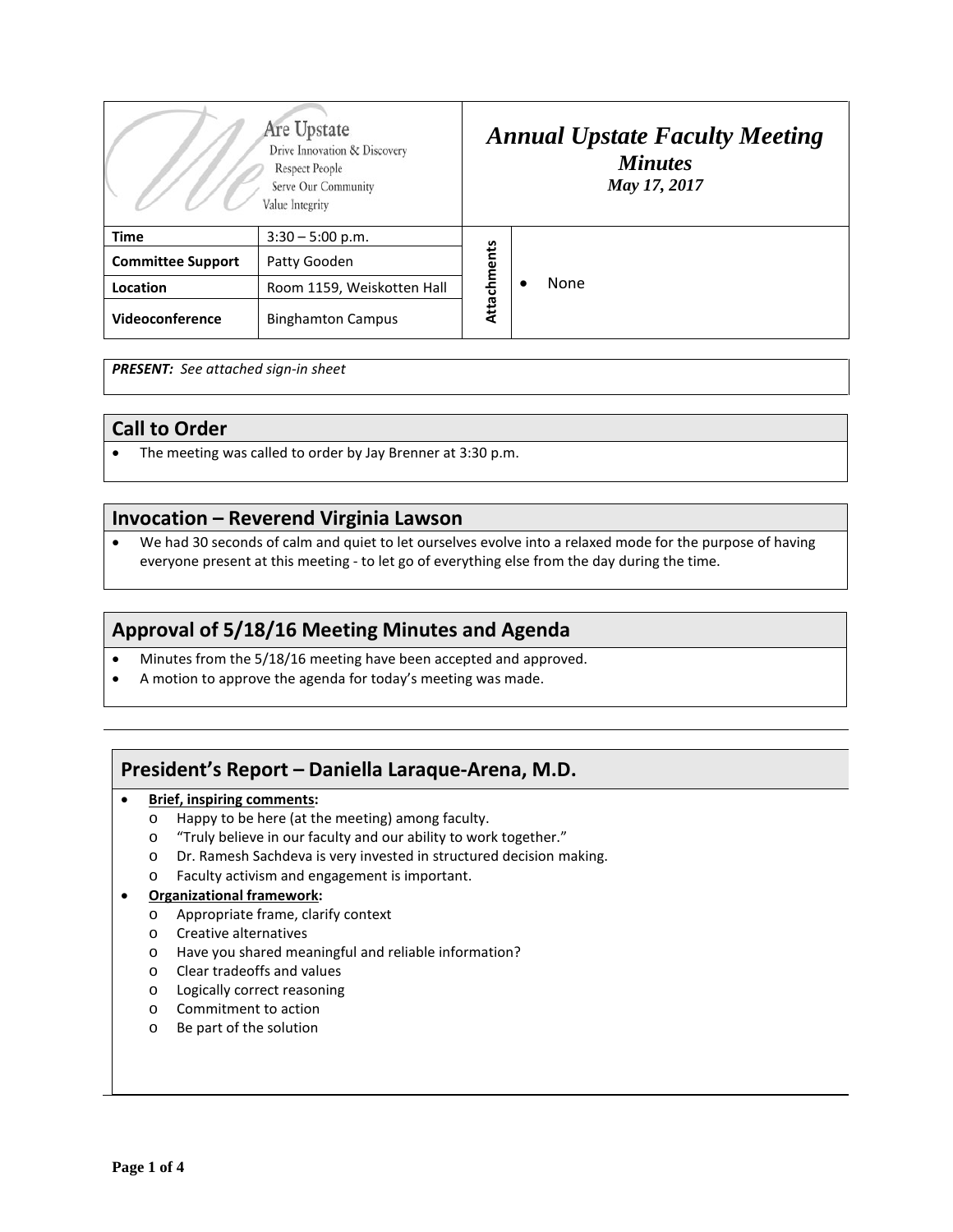# **Upstate Budget Report – Eric Smith, CPA**

- Updates were given regarding the hospital budget and the campus budget
- Another year of tuition increases
- Growing research missions
- DISH trying to restore to continue hospital operations
- Capital is positive
	- $\circ$  \$10-11 million per year for the next five years is being used to update/maintain current facilities

### **Faculty Council Report – Jay Brenner, M.D.**

- Jay is the Chair of the Faculty Council and is the Faculty Governance go to person.
- It's been a year of change for Upstate:
	- o A lot of top positions were vacated but a lot were filled in the past 11 months.
		- Darlene Noyes named Chief Ethics and Compliance Officer. She will be responsible for all activities related to hospital, academic and research related compliance, ethics, integrity and conflict of interest management.
		- Mike Jurbala named Vice President of Internal Audit and has assumed an additional role as Upstate's representative under the SUNY Enterprise Risk Management Program.
		- Lynn Cleary appointed Interim Dean for the College of Nursing
		- Katherine Beissner appointed the Interim Dean for the College of Health Professions.
- Gained Strategic Plan
- Faculty Council is stable in leadership.
- Senator elections inclusive of faculty, staff and professionals
- Three SUNY Senate Plenaries a year
	- o Asked everyone to be active, engaged and inclusive with the Faculty Council.
- There were five Faculty Forums held in the 2016-2017 academic year.
- We will be having Faculty Forums for the 2017-2018 academic year. Presentations will be given by the following people:
	- o David Amberg
	- o Dale Avers
	- o Lynn Cleary
	- o Sergio Garcia
	- o Michael Jurbala
- John Wiggins has been the parliamentarian at the Faculty Council meetings.
- Distance Learning Policy was approved in December.
- Voluntary Task Force was approved in January.
- Community engagement looking for co-chair

# **SUNY Faculty Senate Report – Susan Wojcik, PhD**

Upstate has 4 senators and 4 alternate senators. They meet as a Health Science Sector at plenaries. Broad view and understanding of what is happening at other campuses. Lots of discussion and voting on resolutions. Highlights: Goals – Ricardo Azziz Grace Wang, January 2017, creating advisory committee Health Science Center Rep is Kerry Greene-Donnelly Gwen Kay Kristina Johnson – Chancellor (see Sue's notes), "Would like to see more of the schools working together."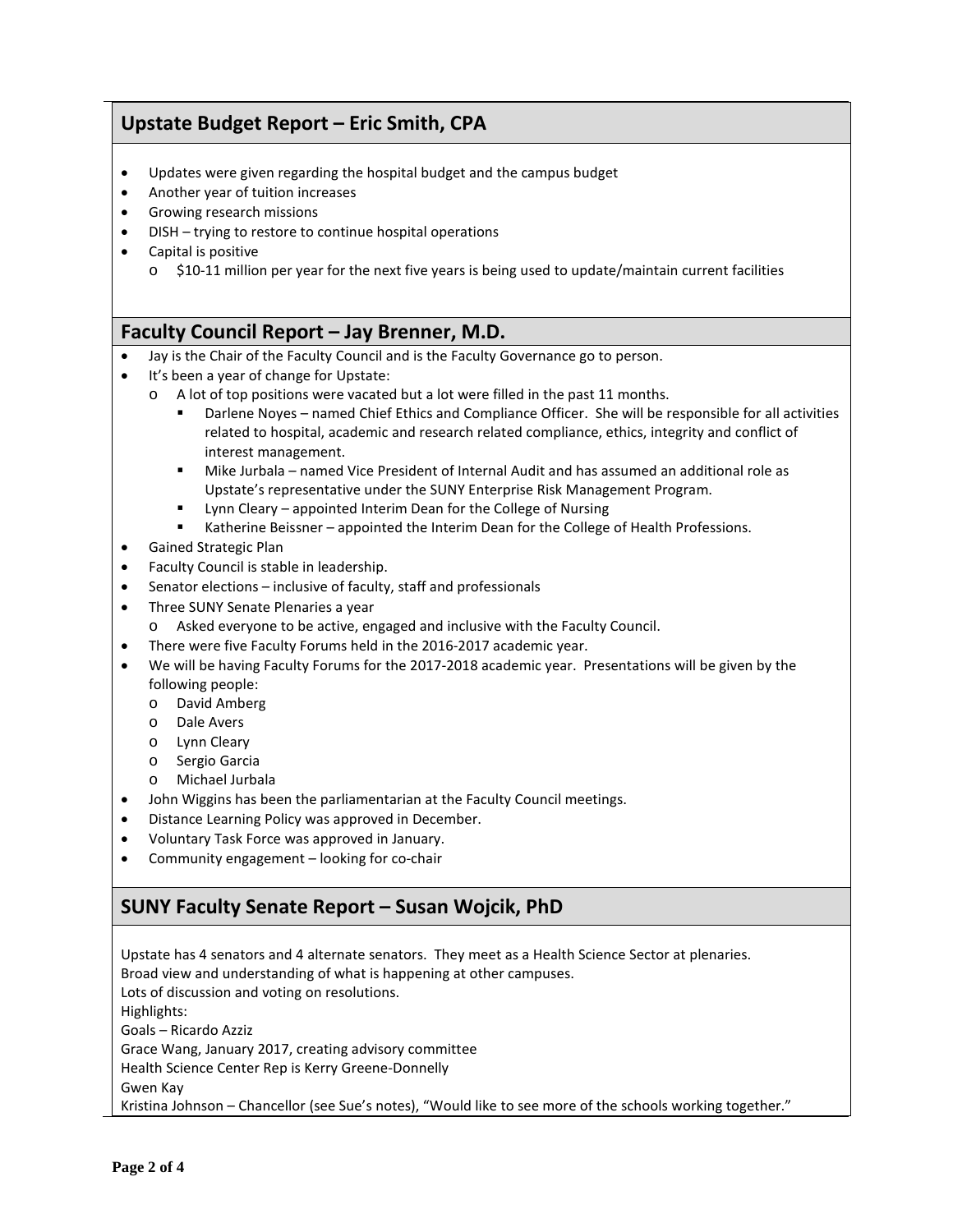# **College of Health Professions and Library – Sandra Banas, MST, RPA-C**

- College of Health Professions:
	- o Katherine Beissner is the Interim Dean for the CHP.
	- o The CHP moved into the New Academic Building which is conducive to learning.
- Library:
	- o Mike Colella
	- o Alana Barus Uno
	- o A. Smith
	- o Brianna Gallia
	- o ADA compliant bathrooms
	- o Simulation Center
	- o Lactose rooms

# **College of Medicine – Richard O'Neill, M.D. (in Dr. Nanavati's absence)**

- People have gotten more energetic and more involved.
- What do we want to communicate to new dean as to what we want, specifically Shared Governance?
- Chancellor's Award was given to Simone Arvisais-Anhalt from the COM.

# **College of Graduate Studies – Thomas Duncan, PhD**

- Strong recruitment programs
- Record number of students for commencement this year
- Chancellor's Award was given to Diana Dunn from the CGS.
- There continues to be success with graduates receiving employment right after commencement.
- NIH budgeting is a challenge as well as postdoctoral fellowships.
- Had a small group that marched in the March for Science in Washington. This was a campus approved program with a diversity of faculty/staff students attending. It was a successful trip overall to Washington.
- "Inside Edition Education" interview

# **College of Nursing – Melanie Kalman, PhD**

- The CON loves the new space in the New Academic Building.
- The faculty/staff is happy with Dr. Cleary acting as the Interim Dean.
- Faculty development around technology
- Graduated the first DNP graduates this year at commencement
- The CON is working more with University Hospital nurses.
- Making great progress to online BS Program.
- Great team building  $-$  great space now.

### **Old Business**

None

#### **New Business**

- Voluntary Faculty Task Force Susan Graham, MS, MT (ASCP), SH
	- o Originated through the Medical College Assembly
	- o COM 20 of 25 departments responded
	- o CON There are 70 voluntary faculty on their roster.